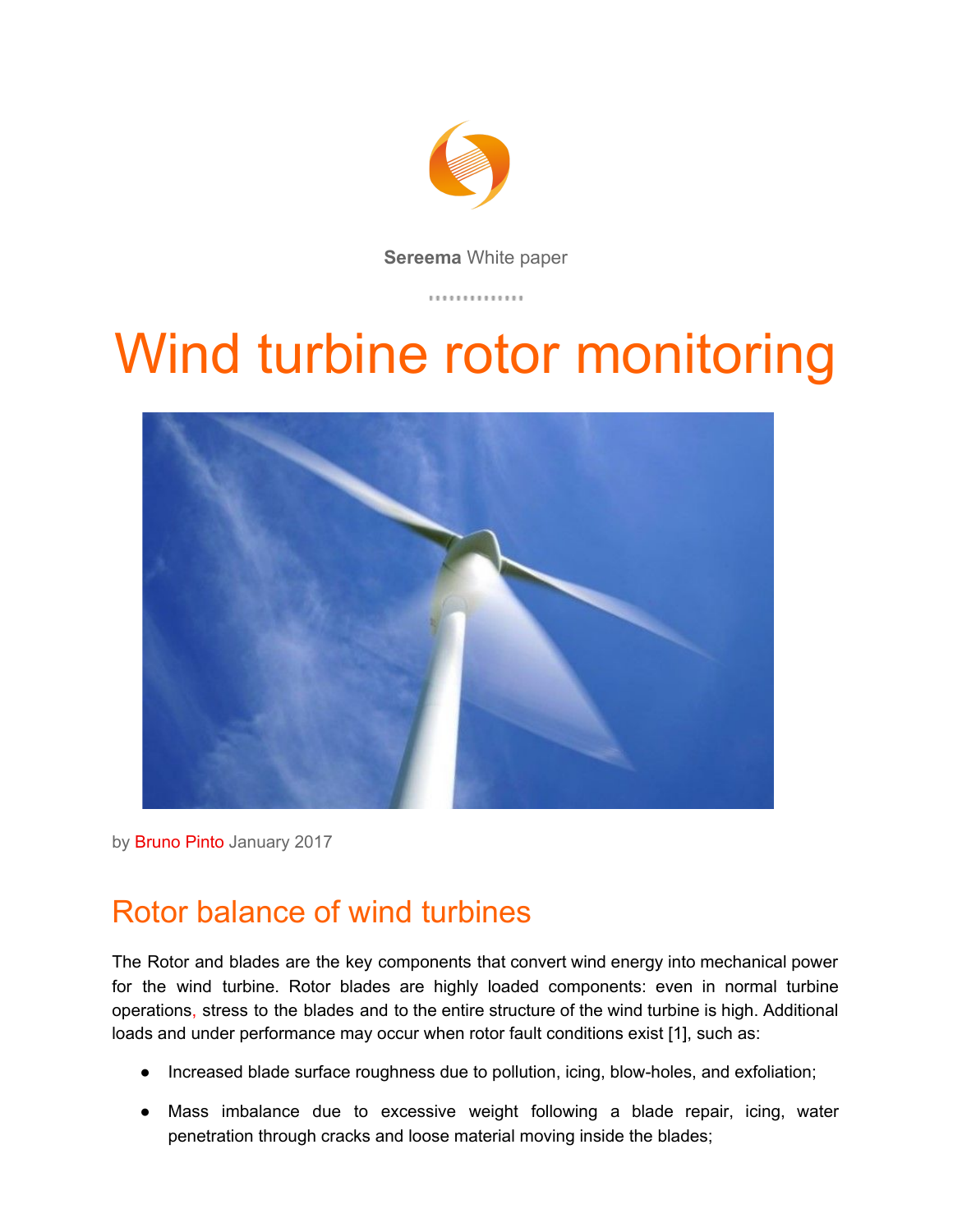- Aerodynamics asymmetry due to differences between the three blades in respect to the angle of attack of the air flow, blade pitch angle errors, aerodynamic profile production tolerances and profile deformation during operations;
- Cracks on the blade surface and internal structure.

The blade faults mentioned above increase the structural loads and decrease the wind turbine's power output. This paper will be focused on the rotor faults concerning it's balancing quality. The imbalance of the rotor can generally be divided into two categories: mass imbalance and aerodynamic imbalance.

The results from in-situ rotor balancing of over 1.000 wind turbines [3] show that 45% of them present inadmissible rotor imbalance levels, as presented in Figure 1. This sub-divides into 15% each for mass imbalance, aerodynamic imbalance, and combined mass and aerodynamic imbalance.



Fig.1 - Statistical results obtained from over 1.000 operating wind turbines [3].

## Mass Imbalance

Mass imbalances result from inhomogeneous mass distributions in the blades that can be caused by multiple factors, as presented above. It can be described as a virtual mass m at a distance r of the center of the rotor that rotates at the same rotational speed as the rotor presented in Fig. 2.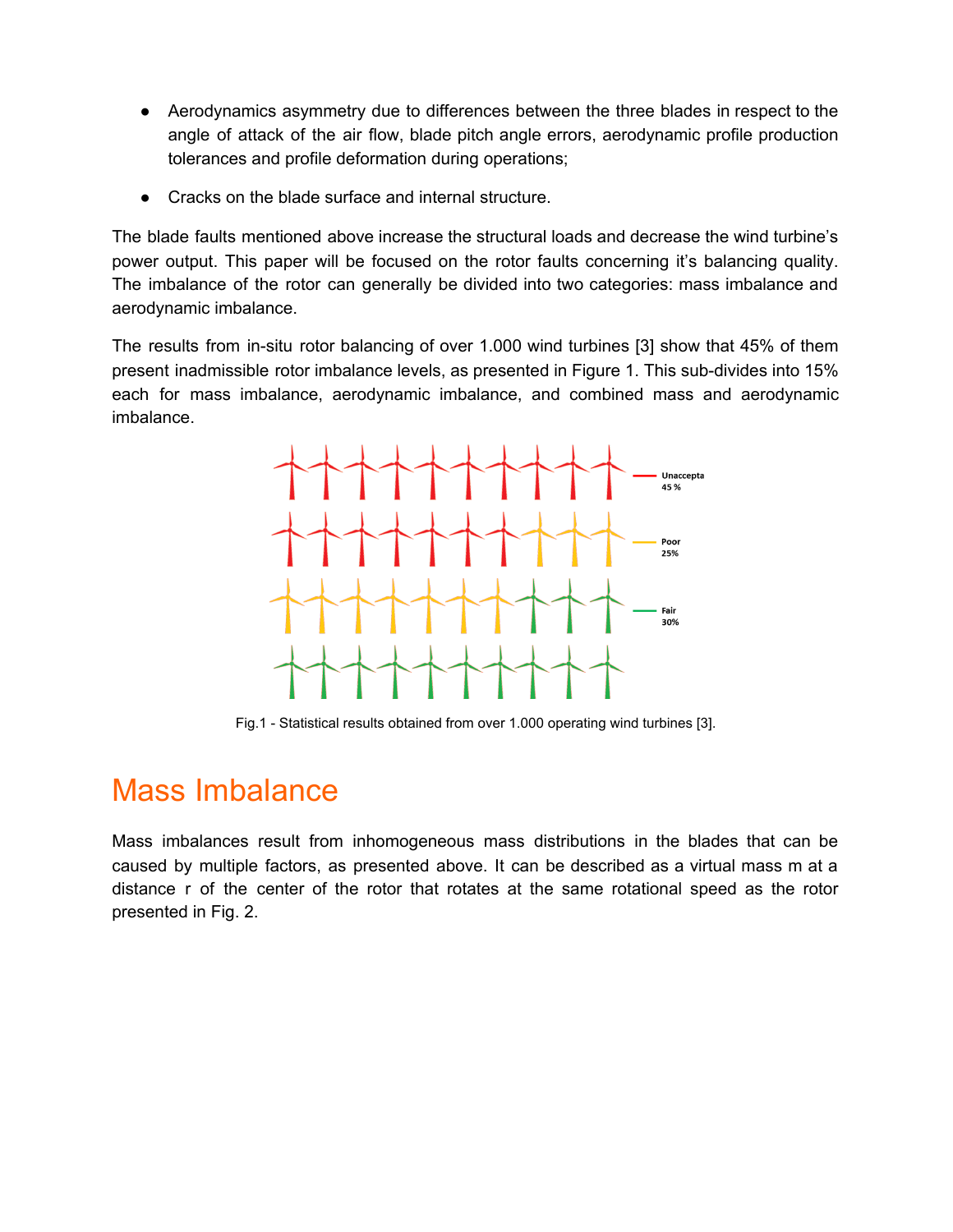

Fig.2 - Mass Imbalance Model [6].

Mass imbalance induces an additional centrifugal force on the rotor. This leads to a periodic transverse oscillation as well as a small torsion oscillation of the wind turbine's drive train that propagates to the nacelle.

Mass imbalances directly increase the wear of the blade, on the pitch control mechanism and on the drive train (bearings and gears) by generating asymmetrical loads. According to [7], wear out appears to be the main driver for gearbox and rotor failures. This underlines the importance of monitoring and correcting mass imbalance: which avoids shortening the lifespan of those major components.

## Aerodynamic Imbalance

Aerodynamic imbalances induce an immediate loss in production and availability, lowering the yield of the turbine and generating higher risks of emergency stops. Real cases have shown that differences between pitch angles of rotor blades of about 1° lead to a decrease in the annual energy production of 2% [2] to 3% [3]. Studies have also shown that a linear relation can be made between blade angle difference and yield loss of the wind turbine in the range of attached flow, as presented on [3].

Since the aerodynamic forces are very sensitive to the angle of attack and blade profiles, a differential in these parameters leads to significant differences in the thrust force of the individual blades, creating imbalanced forces. These differentials can be caused, respectively, by a pitch angle offset and by a blade profile deformation.

An aerodynamic imbalance induces an additional axial and torsion oscillation of the rotor from the differential thrust of the blades, this effect will reduce the life expectancy of the structure and the drive train components.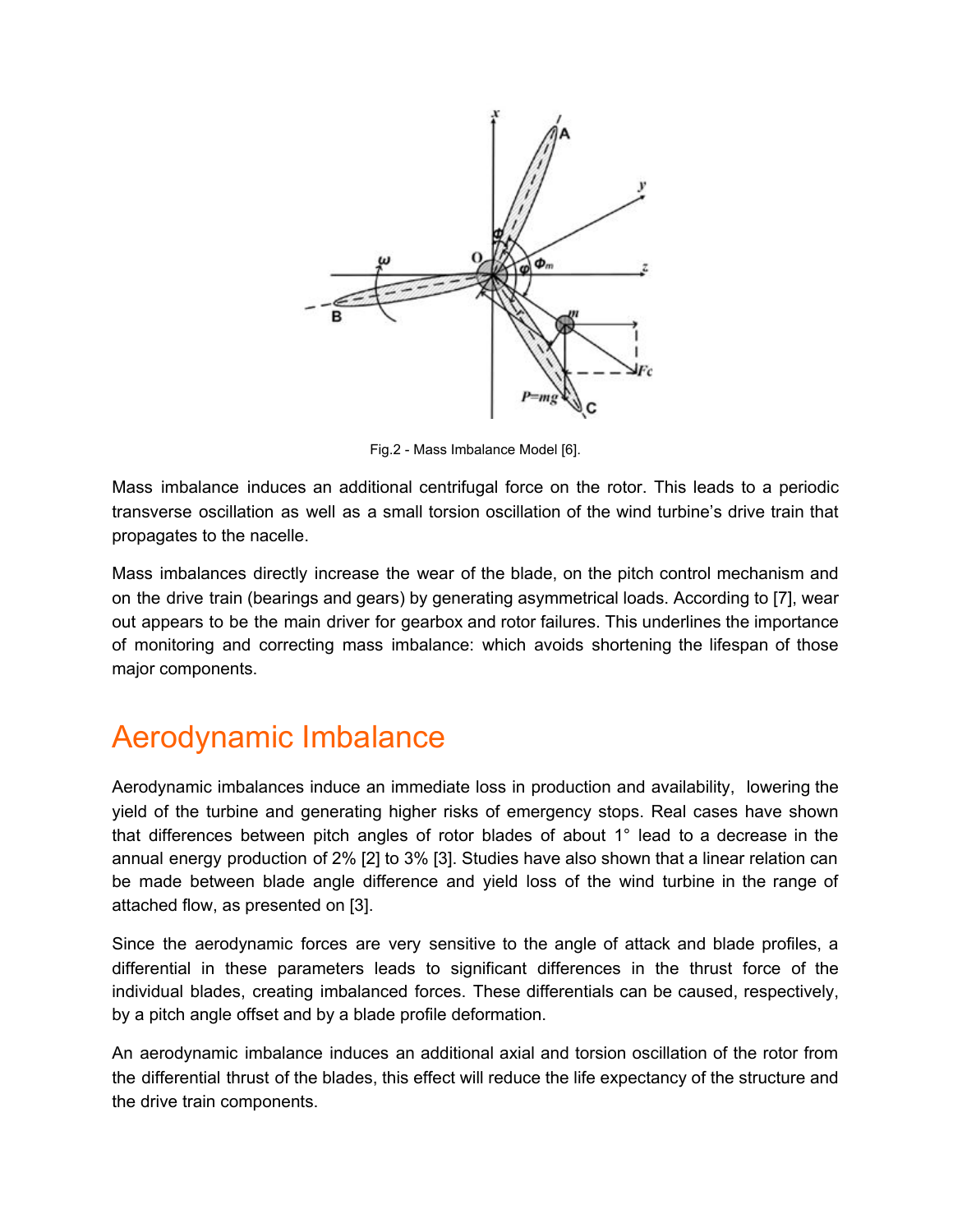To illustrate the impact that a pitch offset may present, from the difference in the angle of attack for the individual blades, Fig.3 compares the thrust force of a profile for an increasing angle of attack.



Fig.3 - Influence of the angle of attack on the thrust force and on the center of pressure of an aerodynamic profile.

# Research on imbalance diagnosis

Most research articles on the rotor balance of wind turbines focus on the physical effects of the imbalances and on monitoring and diagnosis strategies. The main effect of an imbalance rotor is the existence of loads (both axial and transverse) at the rotating frequency of the rotor, called the 1p frequency.

Here we present 3 articles of rotor imbalance studies each based on a different approach.

#### Experimental and field test measurements [1]

The research work presented in [1] is focused on online condition monitoring of rotor balance using vibration analysis. The results were obtained from the output of 3 low frequency uniaxial accelerometers placed on the nacelle of the wind turbine (1 on the axial direction and 2 on the transverse direction). A spectral and order analysis is then performed on the acceleration measurements to calculate and monitor the 1p nacelle oscillations.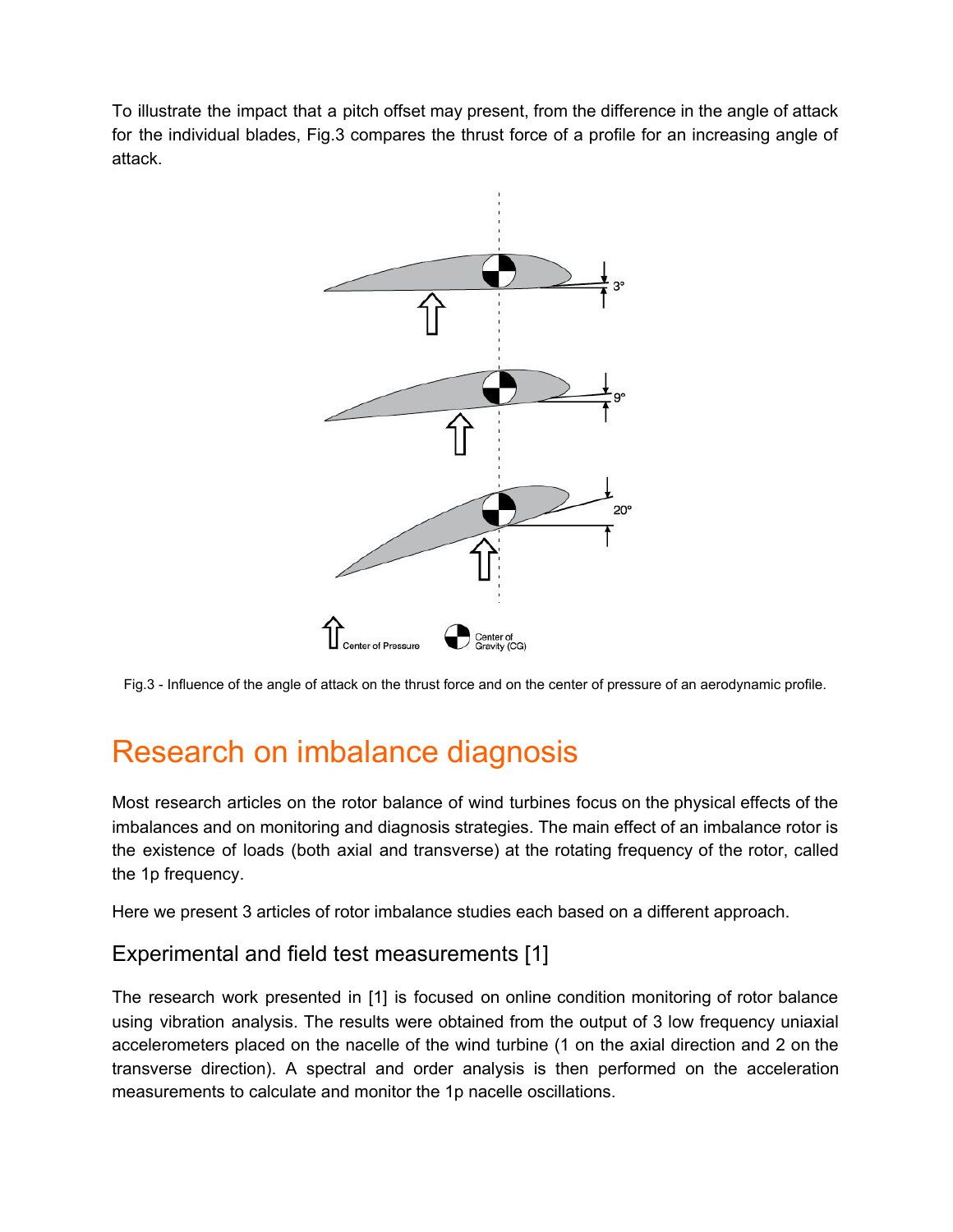Experiments were carried out on a test wind turbine (nominal power of 33 kW) where aerodynamic and mass imbalances were imposed and the 1p acceleration levels were monitored during certain periods. The results are presented in figure 4.



Fig.4 - Time series of the 1p amplitudes of the transverse accelerations and torsion tower bending moment for normal functioning condition and for imposed aerodynamic and mass rotor imbalance [1].

From these results and as a conclusion from this article, one can say that the magnitude of the 1p oscillation is significantly higher in case of an imbalance and that the amplitude depends on the intensity of the imbalance.

#### Numerical simulation results from advanced software [5]

A structural health and prognostics management case study of rotor fault and blade damage was presented in [5]. To do so, a multi-scale modeling approach was used to identify how the physics of the wind turbines were affected by the presence of damage and faults and how these changes manifested themselves in the operational response of a wind turbine.

The simulation results showed that the 1p frequency accelerations and angular accelerations were the most sensitive parameters to the rotor imbalance. The obtained results for an increasing aerodynamic imbalance and an increasing mass imbalance are shown in figures 5 and 6, respectively.



Fig.5 - Impact of an increasing pitch offset on 1p axial and transverse acceleration levels [5].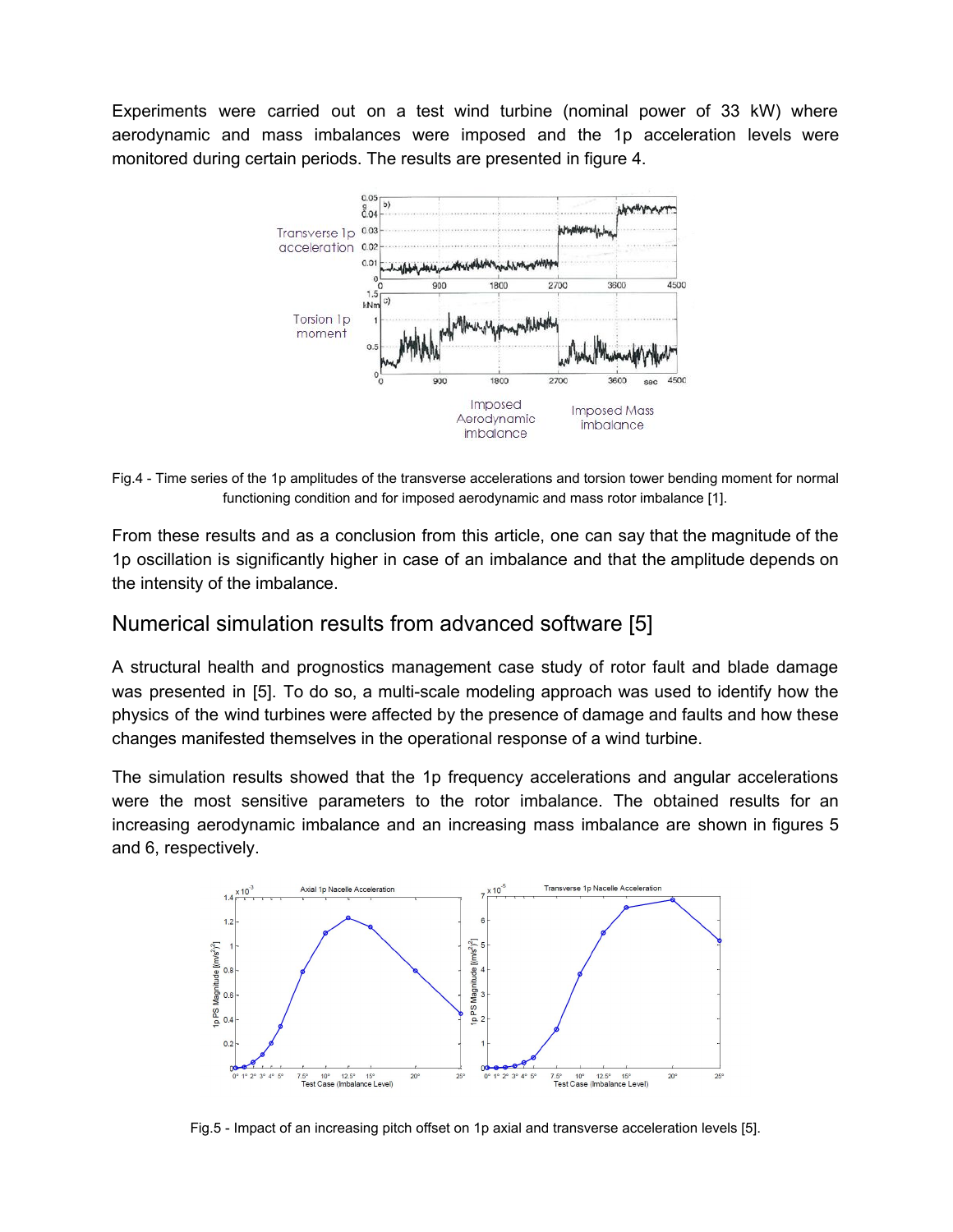

Fig. 6 - Impact of an increasing mass imbalance grade on 1p axial and transverse acceleration levels [5].

The 1p axial and transverse magnitudes follow a similar trend for both types of imbalances. When an aerodynamic imbalance is present, the axial oscillations are 2 orders of magnitude higher than the transverse ones, on the other hand, for a mass imbalance the 1p acceleration levels have similar magnitudes on both axes.

#### Mathematical modeling and analytical solutions [3]

In [6], a mathematical model was developed connecting the load caused by the imbalances to the resulting vibrations. Both the direct and the inverse problem (i.e. the calculation of the mass and aerodynamic imbalance from vibrational data) were solved. Numerical simulations, performed using artificial imbalance data, showed the impact of a mass and aerodynamic imbalance on the displacement at the 1p frequency. These results were obtained for a Vestas V80-2MW using the system mass and stiffness matrices, therefore the impact of any imbalance (or combination of imbalances) can be obtained for this wind turbine model.

In conclusion, results tend to show that the monitoring of the 1p oscillation levels is the most adapted strategy to identify and diagnose a rotor imbalance on wind turbines.

# Monitoring strategies on operation

The most commonly used tool in the wind industry to detect rotor imbalance on wind turbines is on-site measurements either from vibration sensors or from optical instruments or analysis.

#### Vibration based diagnosis

The vibration measurements are mainly used to quantify mass imbalances and to provide a first diagnosis on the aerodynamic imbalance. The diagnosis is based on the oscillation levels at the 1p frequency: the wind turbine is equipped with low frequency accelerometers on the axial and transverse axis from which data is acquired from 15 to 60 minute periods at constant wind speed with and without generator load.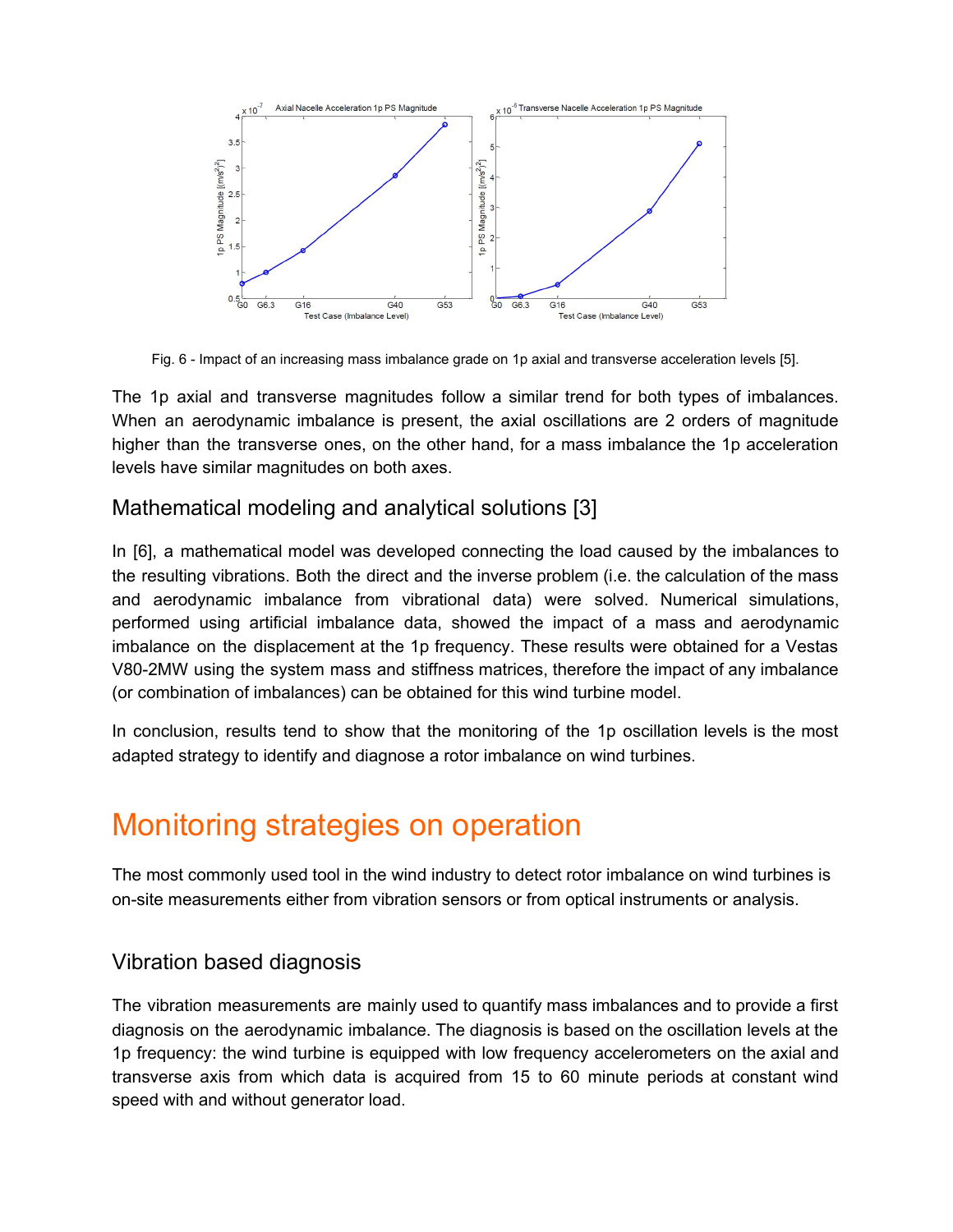As presented in [4], when a mass imbalance is present the 1p analysis allows the determination of the balancing corrections to be applied. Test weights are then attached to the root of the concerned blade and a new vibration measurement control is done to validate the correction.

A similar approach is proposed by BerlinWind, where a complete vibration measurement campaign allows a mass imbalance estimation with high accuracy and an aerodynamic imbalance detection [3].

#### Optical blade angle measurements

The optical blade angle measurements are used to detect offset blade angles and therefore to detect the most common cause for aerodynamic imbalances.

The diagnosis is based on several pictures taken of the entire surface of the blades from the access platform right next to the turbine tower. Data processing algorithms are then used to detect wrongly adjusted blade angles and to analyze the blades twist, focusing the most common aerodynamic imbalance causes.

This method is very precise and has a sensibility of +/- 0.2 pitch offset detection. A view example used in this type of diagnosis is presented on the figure 7.



Fig. 7 - View example from a camera placed under a wind turbine blade.

#### Continuous monitoring of the rotor

The Sereema Lab has developed a single sensing and communication module that allows key data to be collected on the behavior of each wind turbine. Sereema's solution provides a continuous and online diagnosis of the rotor balance status of each equipped wind turbine. This diagnosis is based on the study of axial and transverse acceleration levels of the turbine's nacelle at the 1p frequency.

One of our first objectives was to validate the results obtained from online condition monitoring when compared to a more common on-site vibration based diagnosis. To do so, simultaneous measurements were taken using our acquisition module and a traditional on-site SPOT measurement system on multiple operating 1.7 MW wind turbines. Two spectrum of axial and transverse accelerations obtained from the two systems for the same period are compared in figure 8.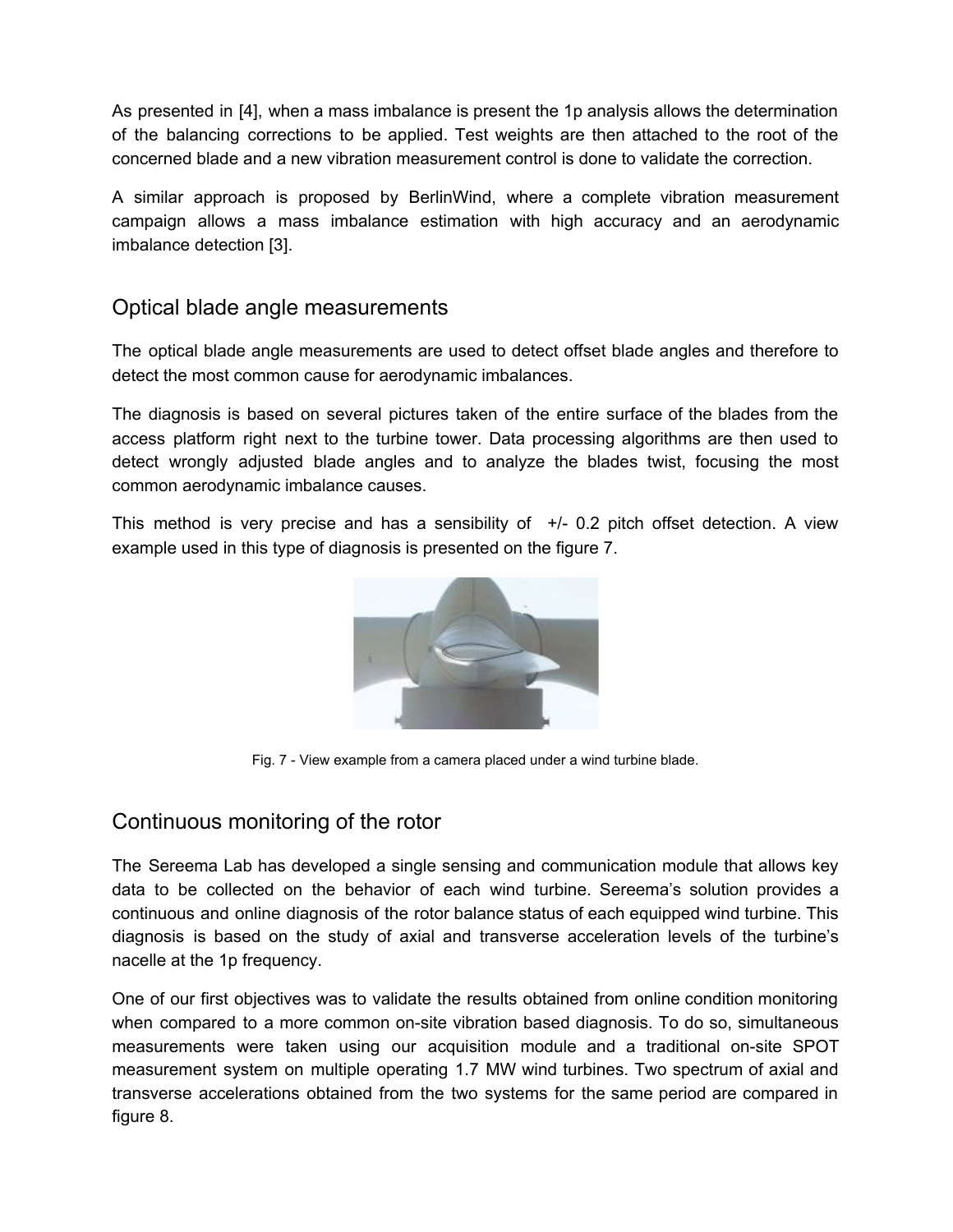

Fig. 8 - Online monitoring results(top) compared to SPOT measurements (bottom).

The comparative campaign allowed the validation of acceleration time series and frequency spectrum. The measured 1p peak accelerations were equal within a  $+/-5\%$  interval validating our rotor balance diagnosis algorithms.

The continuous presence of the module permits to select the perfect external conditions to apply the adequate sampling and to cumulate the obtained results allowing over 200 analysis per wind turbine per month. This data is then statistically processed in order to provide an automated and reliable diagnosis of the rotor balance. The algorithm adapts to every wind turbine.

# **Conclusion**

The condition monitoring of rotor blades is mainly done by visual inspections or on-site vibration measurements at regular time intervals. Therefore only punctual information of the rotor condition is provided. Furthermore, on-site inspections require specialized equipment, expert personnel and a minimal wind speed, that implies an important financial investment. These inconveniences will become more problematic for offshore wind turbines.

Sereema's measurement campaign was able to demonstrate that online condition monitoring would improve operational availability and contribute to avoid rotor fault conditions, additional loads and loss in production. This type of monitoring is advantageous as it permits continuous data acquisition and surveillance, early default detection, perfect conditions selection for the analysis and a reliable diagnosis from the statistical treatment of the results.